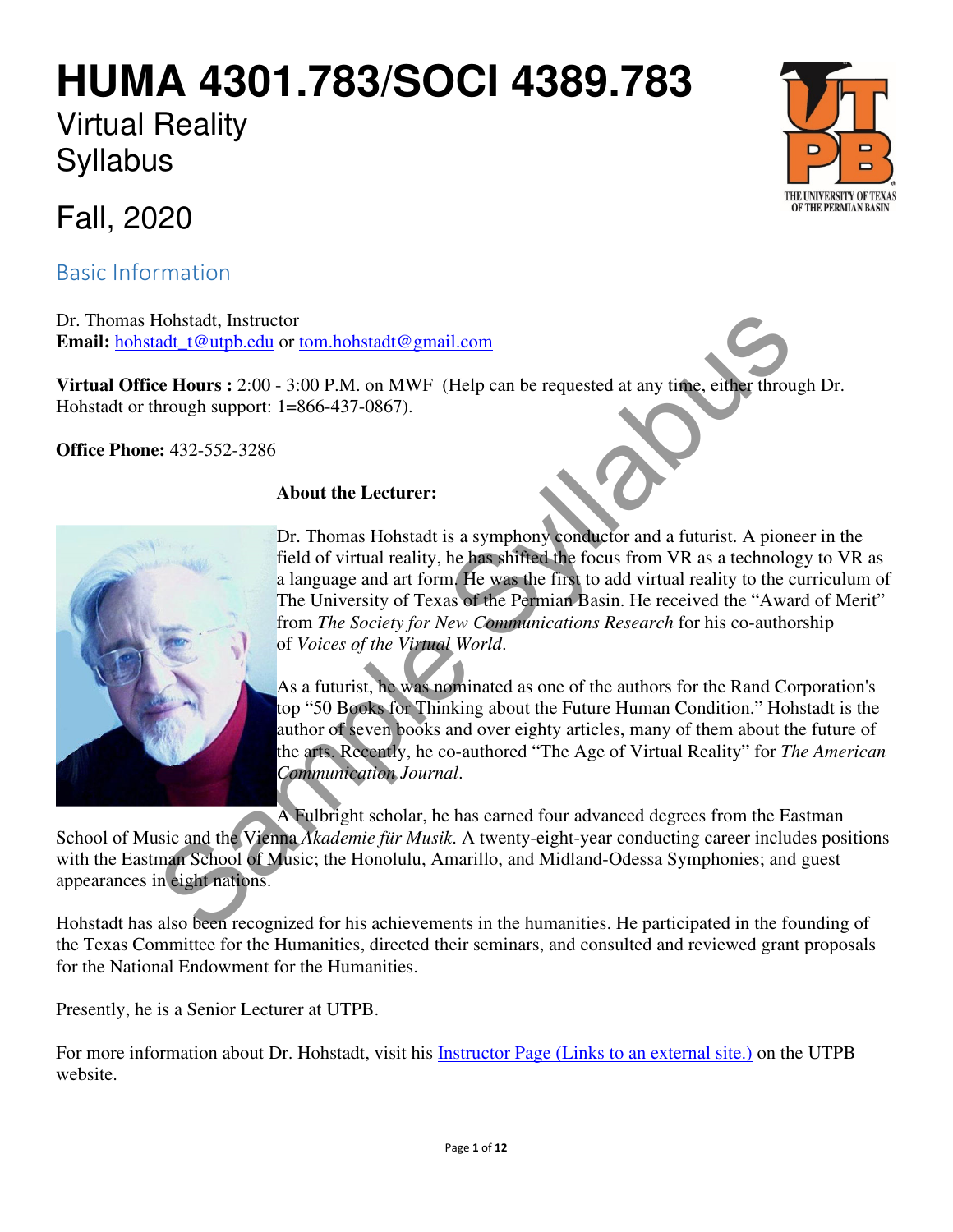Academic assistants may be used within this course. The academic assistant is responsible to the instructor and will be assigned specific tasks.

**Location of course**: This course is a Web Course and is conducted within Canvas

This course is a Web Course and is conducted within Canvas. You can access Technical Support on button left of the course menu or the 24/7 Help Desk at 1-866-437-0867.

Academic assistants may be used within this course. The academic assistant is responsible to the instructor and will be assigned specific tasks.

## Communication Plan

The instructor will answer messages within a day—usually within a few hours. Grades are posted once a week on Monday mornings. The best method of contact is by email: hohstadt t@utpb.edu or tom.hohstadt@gmail.com

## Course Description

#### Purpose:

This course will provide the knowledge and skills necessary to participate constructively and creatively in today's increasingly "virtual" world.

#### Introduction:

Though the "Age of Virtual Reality" is in its infancy, yet today's students already live in a virtual world. Through their video games, iPods, iPhones, online social networking, and movies, they are migrating precipitously toward "virtual space." It's an imperative for them to understand this moment in history. Through provoked "discoveries," engaging artistic journeys, and creative dialogues with the "language" of virtual reality, students explore both its pre-digital history and it is sobering—yet inspiring—future. will answer messages within a day-usually within a few hours. Grades are posted once a w<br>injes. The best method of contact is by email: <u>hohstadt t@utpb.edu</u> or tom hohstadt@gmail<br>escription<br>escription<br>secription<br>all provi

This popular subject is designed to reach participants in all fields of study and in all socioeconomic groups. (3 credits)

#### Measurable Learning Outcomes:

This course offers a new veracity, a new authenticity, and a new credibility for the virtual experience. By the end of the course, students will

- learn to test, discern, and ground the "evidence" of their experience.
- discover where civilization is moving as a whole by confronting the "reality" of virtual reality, where it came from, and where it is going.
- engage the skills necessary to participate constructively and creatively in an increasingly "virtual" world—a world that demands their participation.

#### General Topics:

- VR and this moment in history
- The definition of VR
- VR beyond technology
- Historic origins
- Immigrating to a virtual world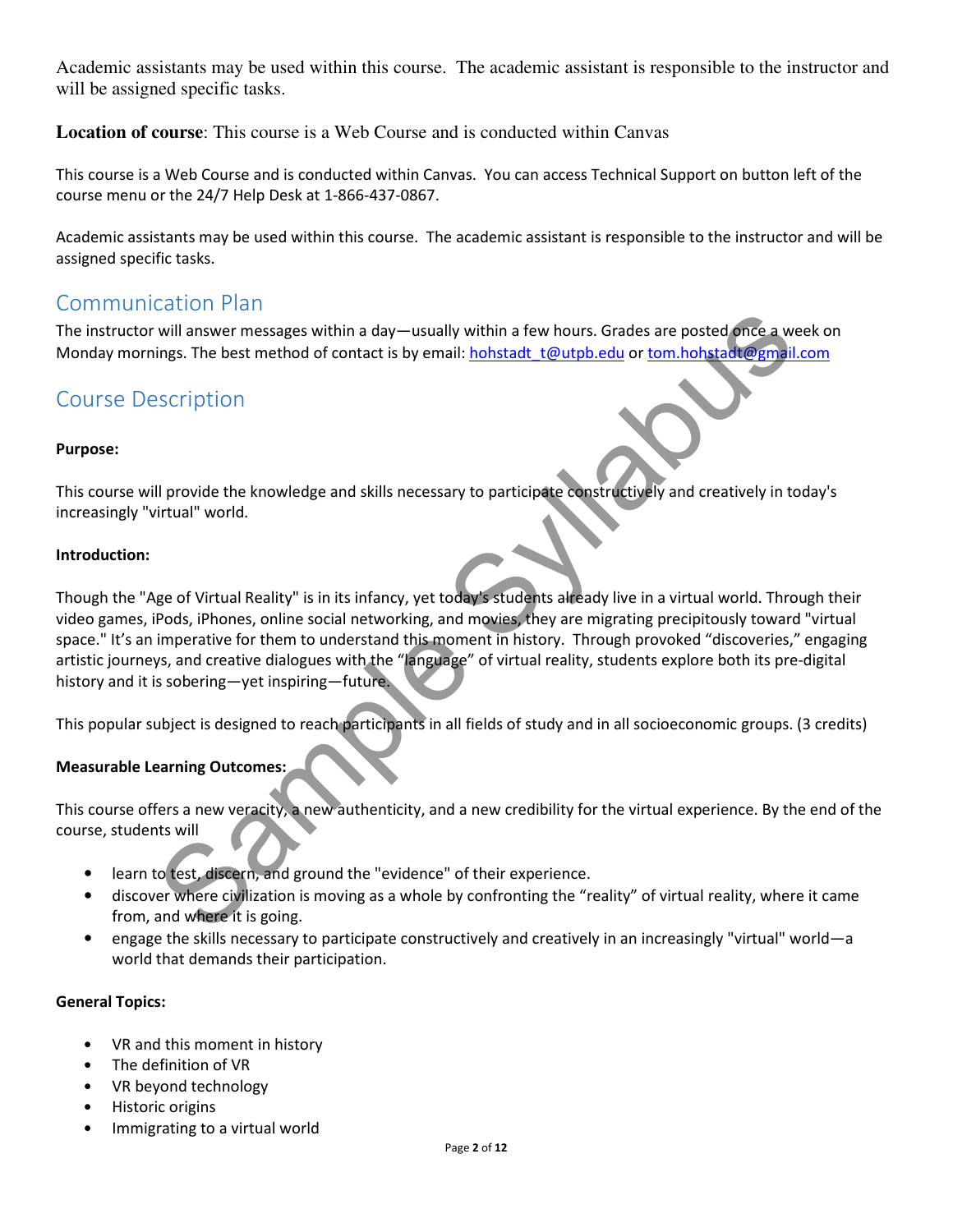- The language of VR
- The role of emotions, feelings, and senses
- VR as an art form
- "Reality" versus "illusion"
- Ethics and Mental Health
- Future trends

#### Target Audience:

This is an interdisciplinary course for those interested in the future of a virtual world.

#### Prerequisites:

None

#### Required for any specific major/minor?

This course is required for anyone that is classified as a Humanities major.

#### Course Catalog Description:

A seminar examining virtual reality from aesthetic, philosophical, and psychological experiences.

#### **Materials**

#### Required Materials:

The text book, The Age of Virtual Reality (Links to an external site.), was written by the instructor and is provided freely within the course. It was completed and published by Damah Media during the summer of 2011. The ISBN is 978-0- 967294-3-8. At the beginning of each week, students will watch the opening remarks video and then read the required text as outlined below the video. Moreoviet and Consider the Virtual Condomic Section Cluster and Considered Syllabuse Cluster and Considered Syllabuse Cluster and the Cluster and the Cluster and is presented and published by Damah Media during the summer

#### Recommended Materials:

*(preferred books are marked with an asterisk)*

- Astrid Ensslin (Editor) & Eben Muse (Editor), *Creating Second Lives: Community, Identity and Spatiality as Constructions of the Virtual* (London: Routledge Publishers, 2011)
- Derrick de Kerckhove, *The Skin of Culture* (Toronto: Somerville House Publishing, 1995)
- Edward Castronova, *Exodus to the Virtual World: How Online Fun Is Changing Reality* (New York: Macmillan, 2008
- \*Ethan Gilsdorf, *Fantasy Freaks and Gaming Geeks: An Epic Quest for Reality Among Role Players, Online Gamers, and Other Dwellers of Imaginary Realms* (Guilford, CT: Lyons Press, 2009)
- Fritjof Capra, *The Hidden Connections: Integrating the Biological, Cognitive, and Social Dimensions of Life into a Science of Sustainability* (New York: Doubleday, 2002)
- George Lakoff and Mark Johnson, *Philosophy in the Flesh: The Embodied Mind and Its Challenge to Western Thought* (New York, NY: Basic Books, 1999)
- James A. Herrick, *Scientific Mythologies: How Science and Science Fiction Forge New Religious Beliefs*, (Westmont, IL: IVP Academic, 2008)
- \*Jim Blascovich and Jeremy Bailenson, *Infinite Reality: Avatars, Eternal Life, New Worlds, and the Dawn of the Virtual Revolution* (New York: Harper Collins, 2011)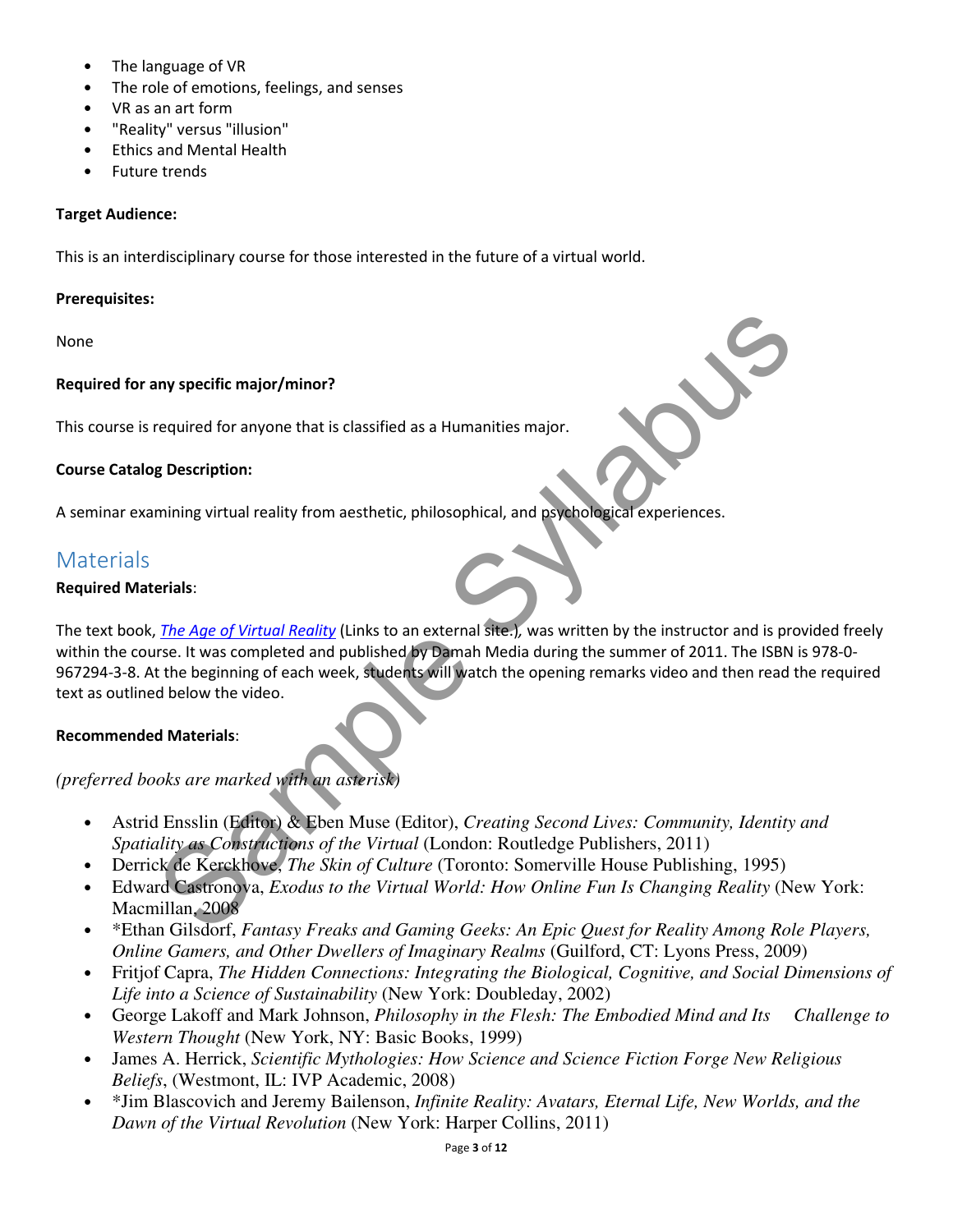- \*Marie-Laure Ryan, *Narrative as Virtual Reality: Immersion and Interactivity in Literature and Electronic Media* (Baltimore: The Johns Hopkins University Press, 2003)
- Michael Heim, *Virtual Realism* (New York: Oxford University Press, 1998)
- Michael Heim, *The Metaphysics of Virtual Reality* (New York: Oxford University Press, 1993)
- \*Mychilo S. Cline, *Power, Madness, and Immortality: The Future of Virtual Reality* (S. I.: University Village Press, 2005)
- Oliver Grau, *Virtual Art: From Illusion to Immersion* (Cambridge, MA: MIT Press, 2004)
- \*Peter Otto, *Multiplying Worlds: Romanticism, Modernity, and the Emergence of Virtual Reality* (New York: Oxford University Press, 2011
- \*Philip Zhai, *Get Real: A Philosophical Adventure in Virtual Reality* (Oxford, England: Rowman & Littlefield Publishers, 1998)
- Randall Packer & Ken Jordan, *Multimedia: From Wagner to Virtual Reality*, Expanded Edition (New York: W. W. Norton & Company, 2002)
- \*Ray Kurzweil, *The Age of Spiritual Machines: When Computers Exceed Human Intelligence* (NewYork: Viking, 1999)
- Steven Johnson, *Interface Culture: How New Technology Transforms the Way We Create and Communicate* (New York: Basic Books, 1997)

All of the above publications are available through retail outlets or through inter-library loan.

## Computer Skills and Software Requirements

Students will need to create word processing documents, save files, submit files.

If desired, Students, Faculty and Staff at UTPB can use cloud versions of MS Office 365 through use of their UTPB email address. For more information refer to: http://www.utpb.edu/services/ird/information-oncomputer-accounts-e-mail. (Links to an external site.) W. W. Norton & Company, 2002)<br>
Kurzweil, The Age of Spiritual Machines: When Computers Exceed Human **Intelligen**<br>
York: Viking, 1999)<br>
York: Viking, 1999)<br>
York: Viking, 1999)<br>
York: Viking, 1999)<br>
York: Viking, 1999)<br>
Yo

To obtain software licensing and media for selected Microsoft titles at very low cost through a software agreement: http://www.utpb.edu/services/ird/information-for-students/software-distribution/microsoft-select .

## Online Student Authentication

UTPB requires that each student who registers for an online course is the same student who participates in, completes, and receives credit for the course. UTPB's Distance Education Policy requires faculty members to employ at least two methods of verification to ensure student identities.

At the beginning of the course, you will find a "Student Authentication" assignment. In addition to your login username and password, this authentication is achieved with **two** pictures:

- 1. A clear image of yourself, that is
- 2. in color
- 3. well lit with no shadows on your face or ID that obscures your image
- 4. taken on the day you submit the photo (to reflect your current appearance)
- 5. taken in full-face view, directly facing the camera
- 6. and with a neutral facial expression and with both eyes open.
- 7. A photo identification. It can be a UTPB ID or a government issued ID (driver's license, passport, etc.). High school students may use their school district ID. Cover the ID number (with tape, for example) so only your name and picture are showing.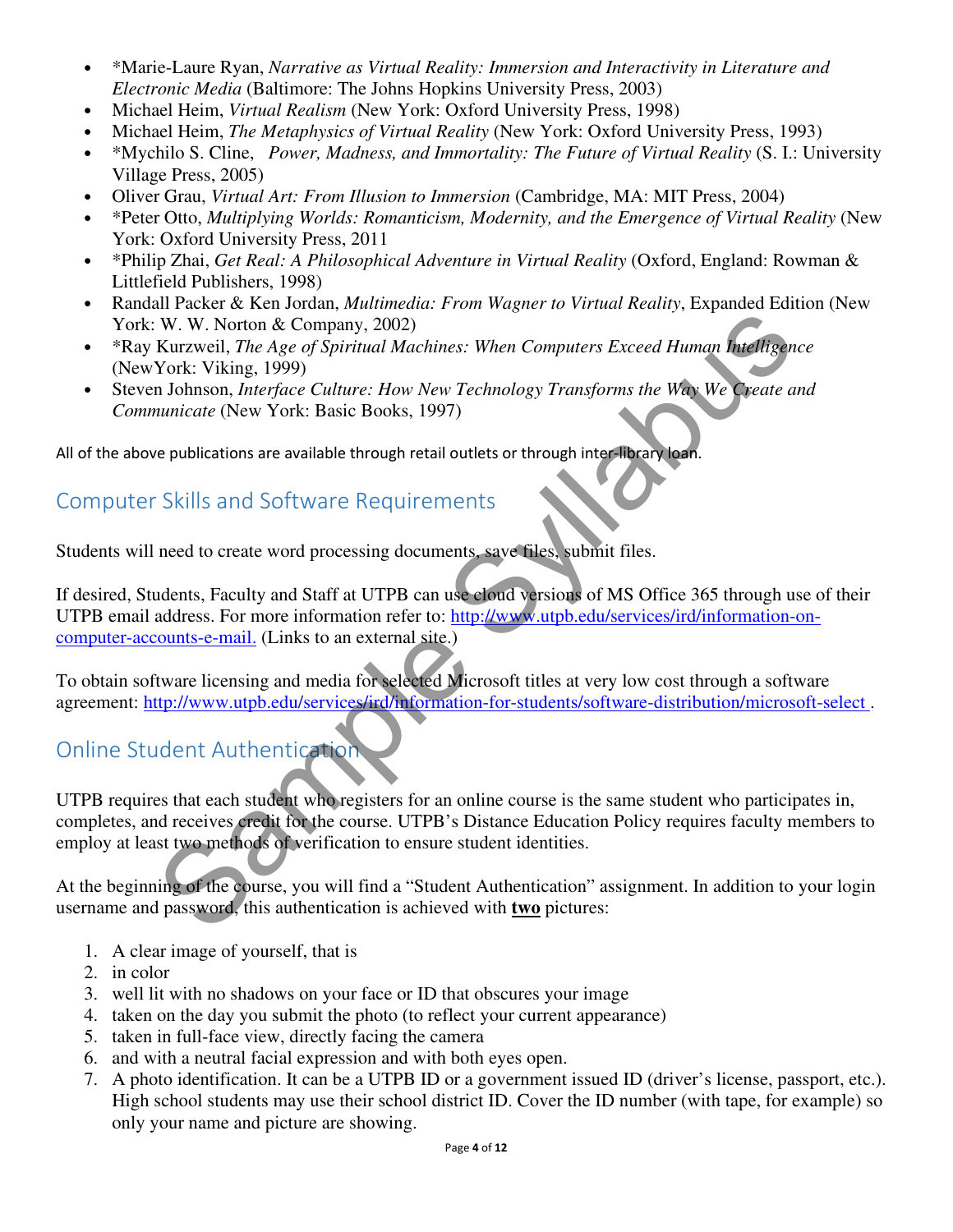## Important Dates

UTPB Academic Calendar: http://www.utpb.edu/services/academic-affairs/office-of-the-registrar/academic-calendar

## Course Activities

(Description of each of the following activities and expectations; how many activities TX Admin Code Section 4.227)

#### **Readings:**

- Assigned readings from the text book
- Assigned readings and viewingsfrom other web sites

#### **Exams/Quizzes:**

In each of the 7 weeks, there will be a quiz over the reading material covered during the week. Each quiz will be worth 50 points. There will be 7 quizzes (total 350 points). All quizzes will consist of true/false, multiple choice or matching type of questions. **Example Syllence Syllabuse Syllabuse Syllabuse Syllabuse Syllabuse Syllabuse Syllabuse Syllabuse Syllabuse Syllabuse Syllabuse Syllabuse Syllabuse Syllabuse Syllabuse Syllabuse Syllabuse Syllabuse Syllabuse Syllabuse Syl** 

In addition to the quizzes there will be a final exam. It will be over the materials covered during weeks 1 through 7. The final exam will consist of true/false, multiple choice or matching type of questions. It will be worth 135 points.

**Note:** *Even though the final exam only covers the first 7 weeks, you are still expected to complete all reading and assignments for Week 8.*

#### **Assignments:**

The students will submit 10 assignments during the 8-week semester with 440 points. The assignments will be completed on an online form and will emphasize reflective creativity on the related subjects.

#### **Discussion Topics:**

Students will participate in six discussion topics. Each discussion topic will be worth 50 points (total 300 points). Here are the five topics:

- First impressions and concerns.
- Examples of online VR that each student has discovered.
- Examples of VR in everyday life.
- Possibility that VR may redefine or even change reality.
- Recommended precautions in the VR experience.
- Closing thoughts regarding what you have learned.

#### **Discussion Board Participation Requirement:**

The Discussion Board will be used primarily for discussing course content and related issues. For each graded discussion question, you must first respond to the question directly and, second, you must read the other students posts and reply to at least two other students responses. **(A total of 3 posts.)** You must ensure that your responses to the questions are meaningful, reflective, refer to personal experience, and support your course readings. Avoid postings that are limited to "I agree" or "great idea," etc. If you agree (or disagree) with a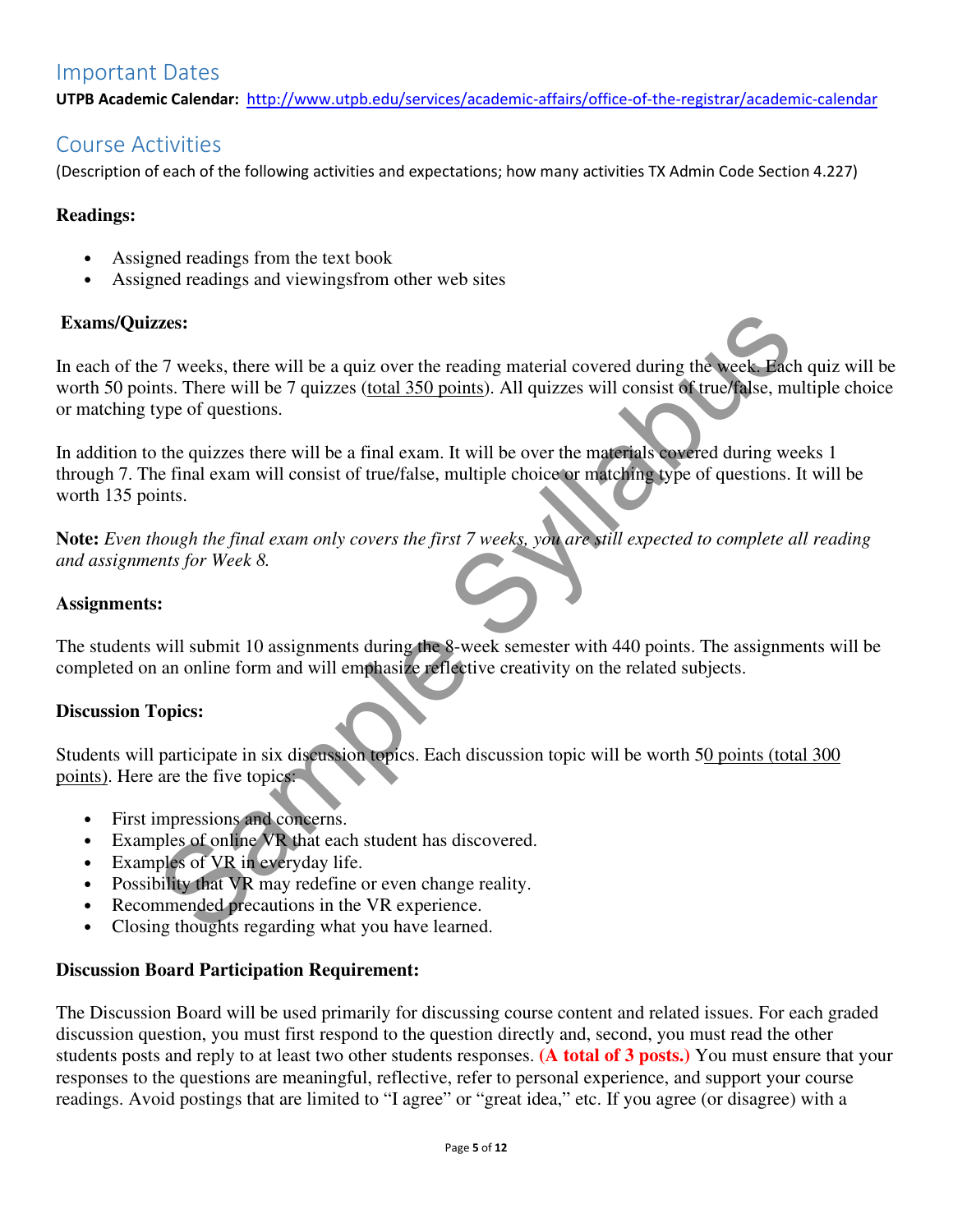posting, then say why you agree by supporting your statement from the readings or by bringing in a related example or experience.

You are responsible for reading all of the messages that are posted in the online discussion. Not reading messages is the equivalent of "sleeping in class." Use a person's name in the body of your message when you reply to their message. It helps to keep all of us oriented. It also helps us maintain a clearer sense of who is speaking and who is being spoken to. As we begin to associate names with the qualities of expressions and ideas, we come to know each other better. Change the subject line when you introduce a new topic. The value of this tip will become apparent as the number of messages grows.

## Course Assessment

#### Distribution of Grade Points

| <b>Distribution of Grade Points</b>                                                |                         |               |
|------------------------------------------------------------------------------------|-------------------------|---------------|
| <b>Course Activity</b>                                                             |                         | <b>Points</b> |
| <b>Student Authentication</b>                                                      |                         | 40            |
| Introductions                                                                      |                         | 45            |
| Getting to Know You                                                                |                         | 45            |
| Syllabus Quiz                                                                      |                         | 40            |
| Quizzes (7) (50 points each)                                                       |                         | 350           |
| Assignments $1, 3, 8, 5 = 30$ points<br>each; Other assignments: 50<br>points each |                         | 440           |
| Discussion Participation (6) (50<br>points each)                                   |                         | 300           |
| Final Exam                                                                         |                         | 140           |
|                                                                                    | <b>TOTAL</b>            | 1400          |
| <b>Grading scale:</b>                                                              |                         |               |
| Points                                                                             | Letter Grade            |               |
| 1380 to 1400                                                                       | $A+$                    |               |
| 1360 to 1379                                                                       | $\mathbf{A}$            |               |
| 1330 to 1359                                                                       | A-                      |               |
| 1310 to 1329                                                                       | $\overline{B}+$         |               |
| 1290 to 1309                                                                       | $\overline{\mathbf{B}}$ |               |
| 1260 to 1289                                                                       | $\overline{B}$ -        |               |
|                                                                                    |                         |               |

| Points        | Letter Grade   |
|---------------|----------------|
| 1380 to 1400  | $A+$           |
| 1360 to 1379  | Α              |
| 1330 to 1359  | A              |
| 1310 to 1329  | B+             |
| 1290 to 1309  | B              |
| 1260 to 1289  | R-             |
| 1210 to 1259  | $C+$           |
| 1160 to 1209  | $\overline{C}$ |
| 1120 to 1159  | $C-$           |
| 980 to 1119   | D              |
| 979 and below | F              |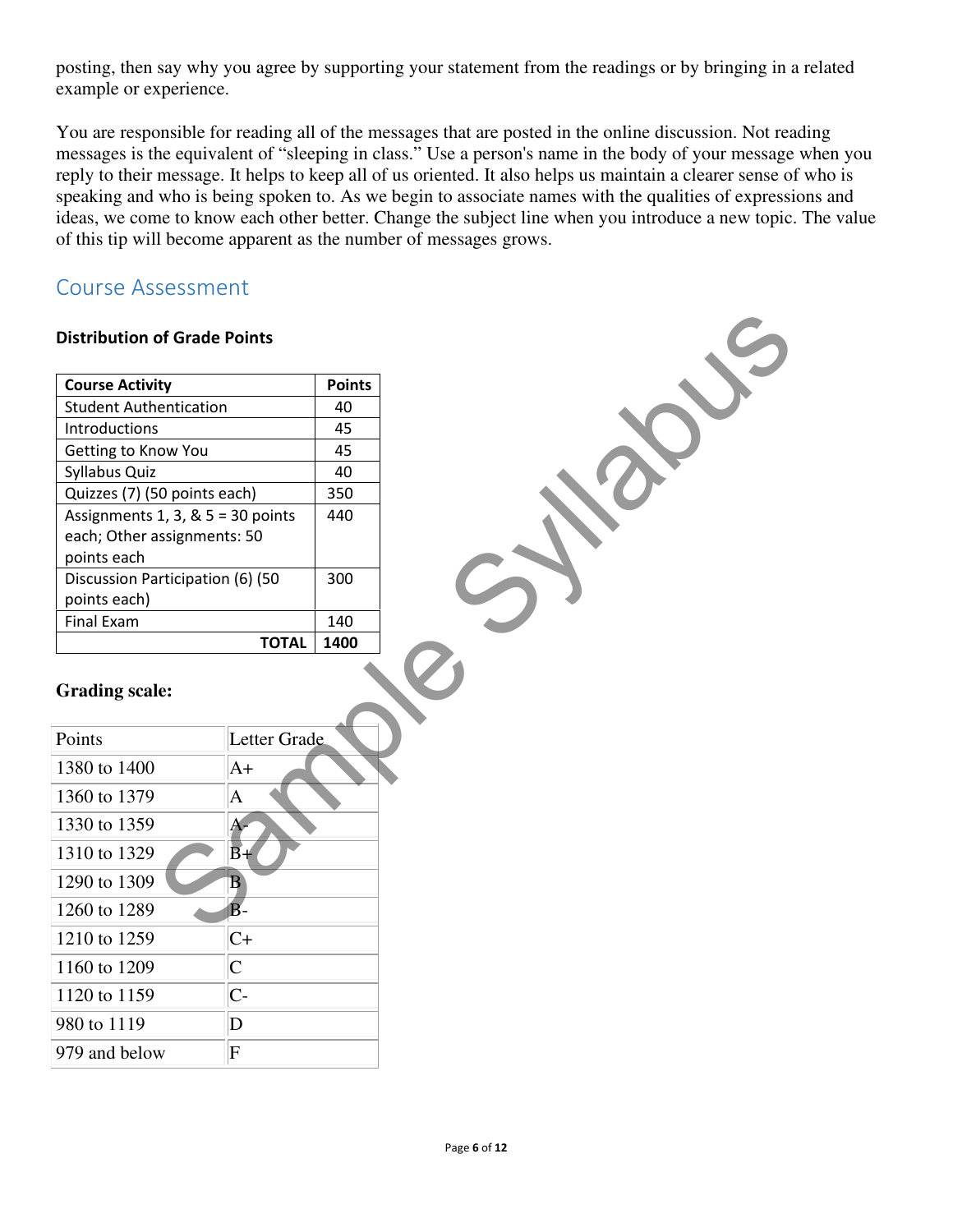## Policies and Procedure

1. Course Content Structure:

The course is divided into seven weeks or units. You should watch the instructor's video first, then read the assigned textbook section, followed by the textbook quiz. After that, complete the assignments. Finally, participate in the discussions. In each case, carefully follow the instructions.

2. Grading and Feedback:

All the course activities will be graded based on the points for each activity. Sunday night at the end of each week is the due date. You can check your grades by going to the GradeBook. If there is any discrepancy in the grade, you must contact the instructor immediately. He will provide individual feedback or a general feedback in the performance of the course activity.

5. Course Incomplete/Withdrawal/Grade Appeal:

All students are required to complete the course within the semester they are signed up. Incomplete grades for the course are rarely given and will only be granted if the student has completed at least 75% of the course with a grade of 'C' or better and provides a valid, documented excuse for not being able to complete the course on time and has contacted prior to the scheduled last class to request an extension. The student will sign a contract that includes the incomplete course activities and the new due dates. For grade appeal process go to http://www.utpb.edu/campus-life/dean-of-students/grievances (Links to an external site.). enominate or the totals activity.<br>
Incomplete Withdrawal/Grade Appeal:<br>
Incomplete the required to complete the course within the semester they are signed up incomplete<br>
Lerge of C'or othere and provides avalid, documented

6. Submission of Course Assessment Activities:

All the course assessment activities will be submitted via Assignment Tool. Keep in mind the following standards/practices for submission of assignments: All course assessment activity files that will be submitted to the instructor should be in MS Word, Be sure to put your name at the top of each page header, Always keep a copy of all the work you submit so that you won't need to re-do it if it should get lost in cyberspace.

#### 7. Make-Up/Late Submission Policy:

All course activities must be submitted before or on set due dates and times. If the student is unable to abide by the due dates and times, it is her/his responsibility to contact the instructor immediately. NOTE: The due dates and times for the activities will adhere to the Central Time Zone.

#### 6. Netiquette:

Anything you type in the discussion area is public - which means that every student in this class (including your instructor) will see what you write. Please pay attention to the language you use and adhere to the following guidelines:

- 1. Do not post anything too personal;
- 2. Do not use language that is inappropriate for a classroom setting or prejudicial in regard to gender, race, or ethnicity;
- 3. Do not use all caps in the message box unless you are emphasizing (it is considered shouting)
- 4. Be courteous and respectful to other people on the list
- 5. Do not overuse acronyms like you would use in text messaging. Some of the list participants may not be familiar with acronyms.
- 6. If the posting is going to be long, use line breaks and paragraphs
- 7. Fill in a meaningful Subject Line
- 8. Write your full name at the end of the posting
- 9. Be careful with sarcasm and subtle humor; one person's joke is another person's insult.

NOTE: If you do not adhere to the guidelines for any posting, you will lose the points that would have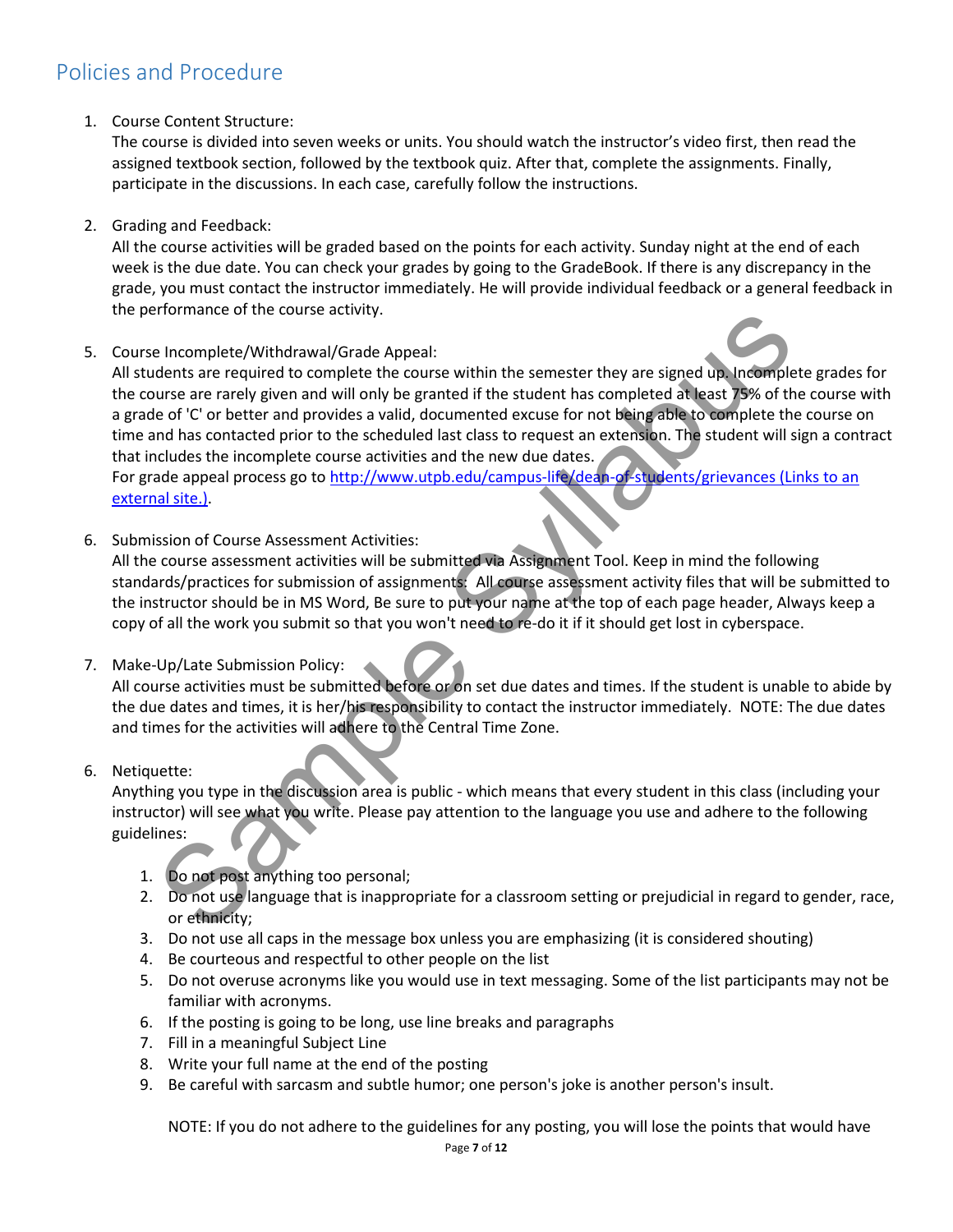been granted, and the instructor reserves the right to remove your posting and to deny you any further posting privileges.

Refer to this link for additional help on netiquette: http://www.albion.com/netiquette/corerules.html

7. Cheating/Plagiarism/Academic Dishonesty:

"Plagiarism" includes, but is not limited to the appropriation of, buying, receiving as a gift, or obtaining by any means material that is attributable in whole or in part to another source, including words, ideas, illustrations, structure, computer code, other expression and media, and presenting that material as one's own academic work being offered for credit.

NOTE: Students found plagiarizing or cheating will receive a zero on the course activity which could cause failure in the class and/or suspension or dismissal from the college.

8. Accommodation for Students with Disabilities

Students with Disabilities: The University of Texas of the Permian Basin in compliance with the Americans with Disabilities Act and Section 504 of the Rehabilitation Act provides "reasonable accommodations" to students with disabilities. Any student with a disability who is requesting an accommodation for this course must provide the instructor with official documentation in the form of a letter from the ADA Officer for Students. Only those students who have officially documented a need for an accommodation will have their request honored.

\*\*Adapted from UTSA ADA syllabus statement.\*\*

ADA Officer for Students: Mr. Paul Leverington

Address: Mesa Building 4243 /4901 E. University, Odessa, TX 79762

Voice Telephone: 432-552-4696

#### Email: ada@utpb.edu

For the accessibility and privacy statements of external tools used within courses, go to Accessibility and Privacy Statements at https://www.utpb.edu/online/reach/ADA\_Privacy .

9. Attendance and Class Participation:

Regular and active participation is an essential, unmistakably important aspect of this online course. The expectation of the instructor is that students will log on a minimum of three times every seven days. It is critical that you read all of the assignment materials as well as all of the public discussion materials. Your full participation on a weekly basis is not only a requirement; it is also an essential aspect of the online course process. All students are expected to do the work assigned, notify the instructor when emergencies arise, and make up assignments. Students found plaglarizing or cheating will receive a zero on the course activity which could<br>alss and/or suspension or dismissal from the college.<br>
Imodation for Students with Disabilities<br>
Inst with Disabilities: The Un

10. Tracking:

The learning management systems used to deliver this course have a tracking feature. This feature quantifies how often and when students are active in the course and also provides information if the student has accessed different pages of the course.

11. Absenteeism:

All the course activities have set dates to be completed and submitted. If you are ill for a prolonged time and cannot complete the activities, you must contact the instructor and update the situation. You are expected to log into the course regularly. If the instructor is going to be out because of ill health, attending a conference, etc. you will be notified through email.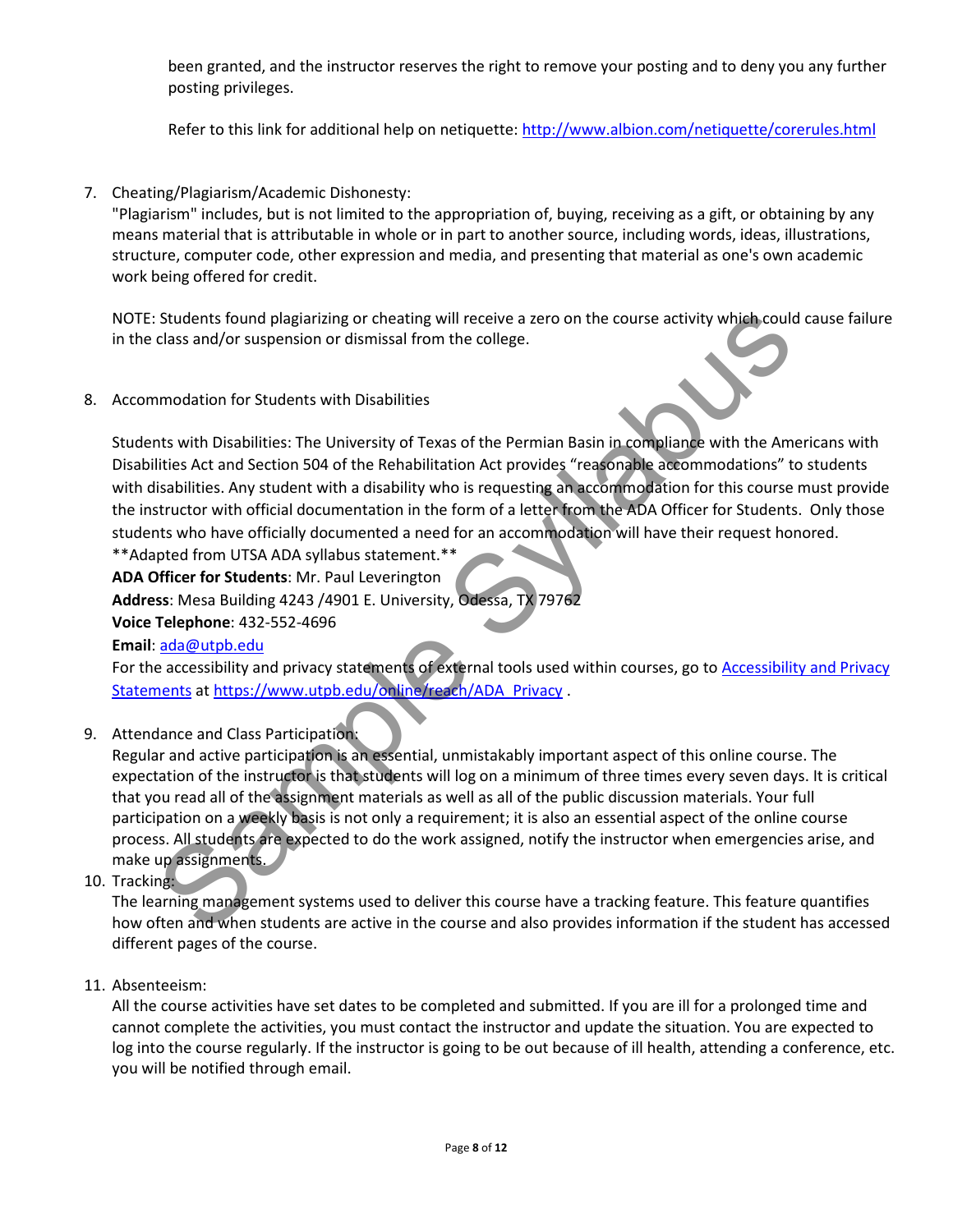## Technical Requirements

Please visit the following page: http://www.utpb.edu/online/reach/technical-requirements You will find:

- 1. Requirements
- 2. Plug In Helper
- 3. Set up Information
- 4. Links to 24/7 Help Desk

## Preparation for Computer Emergencies

#### Computer Crash

Not having a working computer or a crashed computer during the semester will NOT be considered as an acceptable reason for not completing course activities at a scheduled time. NOTE: Identify a second computer before the semester begins, that you can use when/if your personal computer crashes.

#### Server problems

When the Canvas server needs downtime for maintenance, the Canvas Administrator will post an announcement in your course informing the time and the date. If the server experiences unforeseen problems your course instructor will send an email.

#### Complete Loss of Contact

If you lose contact with me completely (i.e. you cannot contact me via Canvas or email), you need to call me at my office, and explain the reason you cannot contact me and leave me a way to contact you.

#### Lost/Corrupt/Disappeared files

You must keep/save a copy of every project/assignment on an external disk or personal computer. In the event of any kind of failure (e.g., server crash or virus infection, student's own computer crashes, loss of files in cyberspace, etc) or any contradictions/problems, I may/will request you to resubmit the files. In other words, if you submit a document to me, and I either do not receive it (lost in cyberspace) or it is corrupted when I open it, it is incumbent upon you to resend it to me, corrected, with little or no "downtime" in regard to the timeline for submission.

## Student Support Services

| that you can use when/if your personal computer crashes. | or not completing course activities at a scheduled time. NOTE: Identify a second computer before the sen                                                                                                                                                                                                                                                                                                                                                                                                                                                   |
|----------------------------------------------------------|------------------------------------------------------------------------------------------------------------------------------------------------------------------------------------------------------------------------------------------------------------------------------------------------------------------------------------------------------------------------------------------------------------------------------------------------------------------------------------------------------------------------------------------------------------|
| <b>problems</b>                                          |                                                                                                                                                                                                                                                                                                                                                                                                                                                                                                                                                            |
| I.                                                       | ne Canvas server needs downtime for maintenance, the Canvas Administrator will post an announcement<br>nforming the time and the date. If the server experiences unforeseen problems your course instructor wil                                                                                                                                                                                                                                                                                                                                            |
| te Loss of Contact                                       |                                                                                                                                                                                                                                                                                                                                                                                                                                                                                                                                                            |
|                                                          | se contact with me completely (i.e. you cannot contact me via Canvas or email), you need to call me at m<br>nd explain the reason you cannot contact me and leave me a way to contact you.                                                                                                                                                                                                                                                                                                                                                                 |
| rrupt/Disappeared files                                  | st keep/save a copy of every project/assignment on an external disk or personal computer. In the event of<br>failure (e.g., server crash or virus infection, student's own computer crashes, loss of files in cyberspace, et<br>tradictions/problems, I may/will request you to resubmit the files. In other words, if you submit a docume<br>I either do not receive it (lost in cyberspace) or it is corrupted when I open it, it is incumbent upon you to<br>t to me, corrected, with little or no "downtime" in regard to the timeline for submission. |
| nt Support Services                                      |                                                                                                                                                                                                                                                                                                                                                                                                                                                                                                                                                            |
| <b>SERVICE</b>                                           | CONTACT                                                                                                                                                                                                                                                                                                                                                                                                                                                                                                                                                    |
| <b>ADA</b><br>Accommodation/Support                      | Testing Services & Academic Accommodations Department<br>(432) 552-2630<br>http://www.utpb.edu/academics/undergraduate-success/TSAAD                                                                                                                                                                                                                                                                                                                                                                                                                       |
| Admissions & Registration &<br>Transcripts               | (432) 552-2605<br>http://www.utpb.edu/admissions                                                                                                                                                                                                                                                                                                                                                                                                                                                                                                           |
| Advising                                                 | UTPB E-Advisor at http://cas.utpb.edu/academic-advising-center/e-<br>advisor/                                                                                                                                                                                                                                                                                                                                                                                                                                                                              |
| Bookstore                                                | (432) 552-0220<br>http://www.bkstr.com/texas-permianbasinstore/home                                                                                                                                                                                                                                                                                                                                                                                                                                                                                        |
| Financial Aid and Scholarship                            | (432) 552-2620<br>http://www.utpb.edu/campus-life/financial-aid                                                                                                                                                                                                                                                                                                                                                                                                                                                                                            |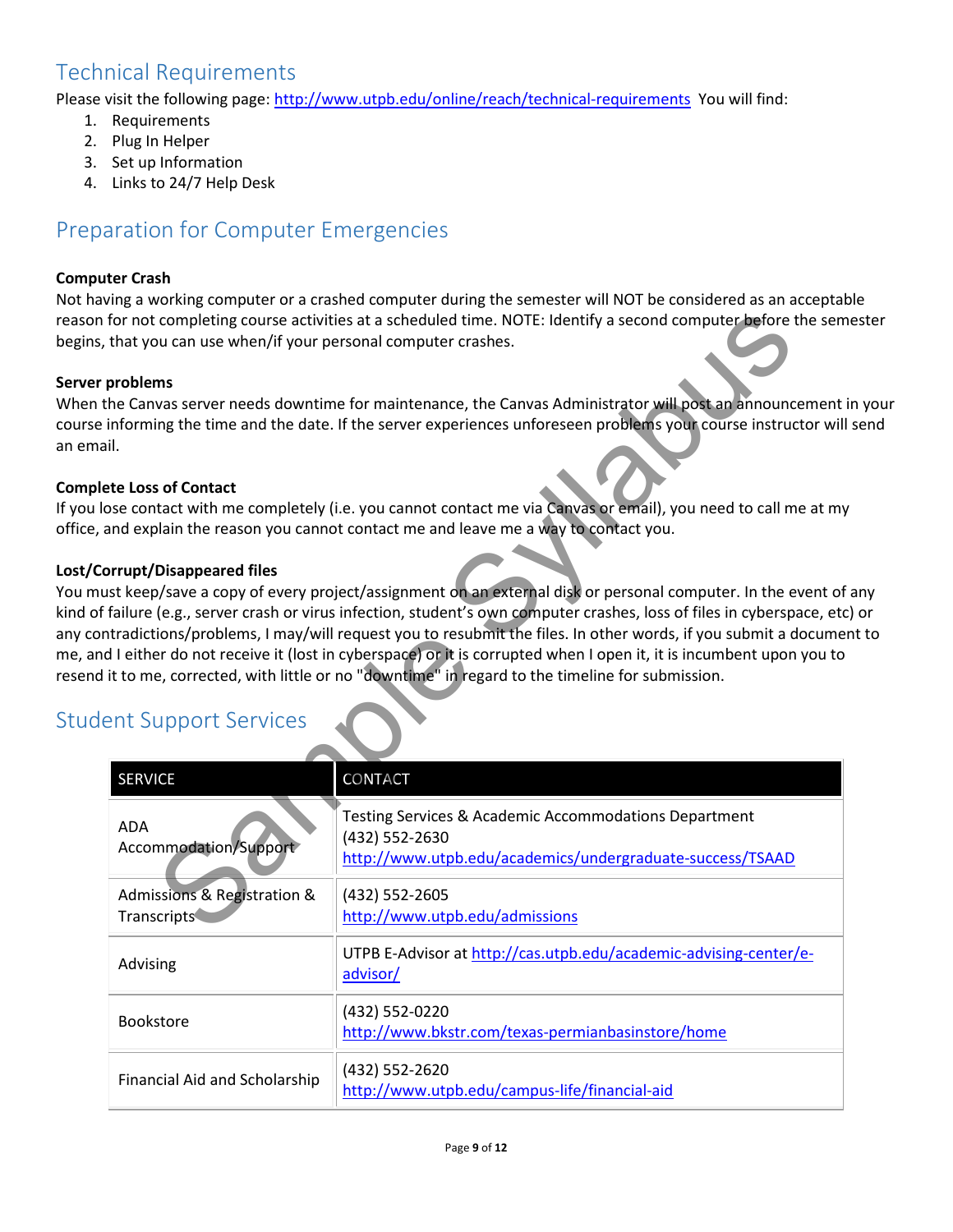| <b>UTPB Library</b>                                                                                                                                                                                                                                                                                                                                                                                               | (432) 552-2370<br>The J. Conrad Dunagan Library Online at http://library.utpb.edu/                                                                                                                                                                                                                                                                                                                               |  |
|-------------------------------------------------------------------------------------------------------------------------------------------------------------------------------------------------------------------------------------------------------------------------------------------------------------------------------------------------------------------------------------------------------------------|------------------------------------------------------------------------------------------------------------------------------------------------------------------------------------------------------------------------------------------------------------------------------------------------------------------------------------------------------------------------------------------------------------------|--|
| <b>Student Services</b>                                                                                                                                                                                                                                                                                                                                                                                           | http://www.utpb.edu/campus-life/studentactivities/student-<br>senate/committees/student-affairs                                                                                                                                                                                                                                                                                                                  |  |
|                                                                                                                                                                                                                                                                                                                                                                                                                   | Canvas 1-866-437-0867 https://guides.instructure.com/                                                                                                                                                                                                                                                                                                                                                            |  |
| <b>Technical Support</b>                                                                                                                                                                                                                                                                                                                                                                                          | More informationhttp://www.utpb.edu/online/reach/technical-<br>requirements                                                                                                                                                                                                                                                                                                                                      |  |
| <b>Tutoring &amp; Learning</b><br>Resources                                                                                                                                                                                                                                                                                                                                                                       | If you are taking courses through UTPB the following links provide<br>services: Smarthinking Online Tutoring (provides tutoring services),<br>SmarterMeasure (measures learner readiness for online course).                                                                                                                                                                                                     |  |
|                                                                                                                                                                                                                                                                                                                                                                                                                   | <b>Student Success Center:</b><br>http://www.utpb.edu/academics/undergraduate-success/success-<br>center                                                                                                                                                                                                                                                                                                         |  |
| of-Course Evaluation & Instructor Evaluation                                                                                                                                                                                                                                                                                                                                                                      | tudent must complete an end-of-course evaluation/survey provided by UTPB. During the last few weeks of<br>I receive an announcement through email notifying you that the Course/Instructor Survey is available. You<br>he link in the email to complete the survey using the same credentials to access your courses here. When<br>g the emailed Survey link you will see a list of surveys for you to complete. |  |
| o improve our offerings, and our support of you, the students.                                                                                                                                                                                                                                                                                                                                                    | vey is anonymous and you responses are confidential. Your feedback is critical to us and to your instructor                                                                                                                                                                                                                                                                                                      |  |
| aimer & Rights<br>on. The students will be informed about the changes, if any.                                                                                                                                                                                                                                                                                                                                    | ation contained in this syllabus was to the best knowledge of the instructor considered correct and comple<br>istributed for use in the beginning of the semester. However, the instructor reserves the right, acting withi<br>and procedures of UTPB to make changes in the course content or instructional techniques without notice                                                                           |  |
| ans with Disabilities Act: Students with disabilities that are admitted to The University of Texas of the Per<br>ay request reasonable accommodations and classroom modifications as addressed under Section 504/AD.<br>ions. Students needing assistance because of a disability must contact the Programs Assisting Student Stud<br>Office, 552-2630, no later than 30 days prior to the start of the semester. |                                                                                                                                                                                                                                                                                                                                                                                                                  |  |

## End-of-Course Evaluation & Instructor Evaluation

Every student must complete an end-of-course evaluation/survey provided by UTPB. During the last few weeks of class, you will receive an announcement through email notifying you that the Course/Instructor Survey is available. You may follow the link in the email to complete the survey using the same credentials to access your courses here. When entering the emailed Survey link you will see a list of surveys for you to complete.

The survey is anonymous and you responses are confidential. Your feedback is critical to us and to your instructor as we strive to improve our offerings, and our support of you, the students.

## Disclaimer & Rights

Information contained in this syllabus was to the best knowledge of the instructor considered correct and complete when distributed for use in the beginning of the semester. However, the instructor reserves the right, acting within the policies and procedures of UTPB to make changes in the course content or instructional techniques without notice or obligation. The students will be informed about the changes, if any.

Americans with Disabilities Act: Students with disabilities that are admitted to The University of Texas of the Permian Basin may request reasonable accommodations and classroom modifications as addressed under Section 504/ADA regulations. Students needing assistance because of a disability must contact the Programs Assisting Student Study (PASS) Office, 552-2630, no later than 30 days prior to the start of the semester.

## Schedule

| <b>WEEKS</b>        | Topic                                | DUE DATE                          |
|---------------------|--------------------------------------|-----------------------------------|
| <b>Week One</b>     | <b>Start Here:</b>                   | All assignments for this week are |
|                     |                                      | due by 11:59 PM on Sunday         |
| <i>Introduction</i> | <b>Submit Student Authentication</b> |                                   |
|                     | Submit "Getting to know you"         |                                   |
|                     | (Student Information Sheet)          |                                   |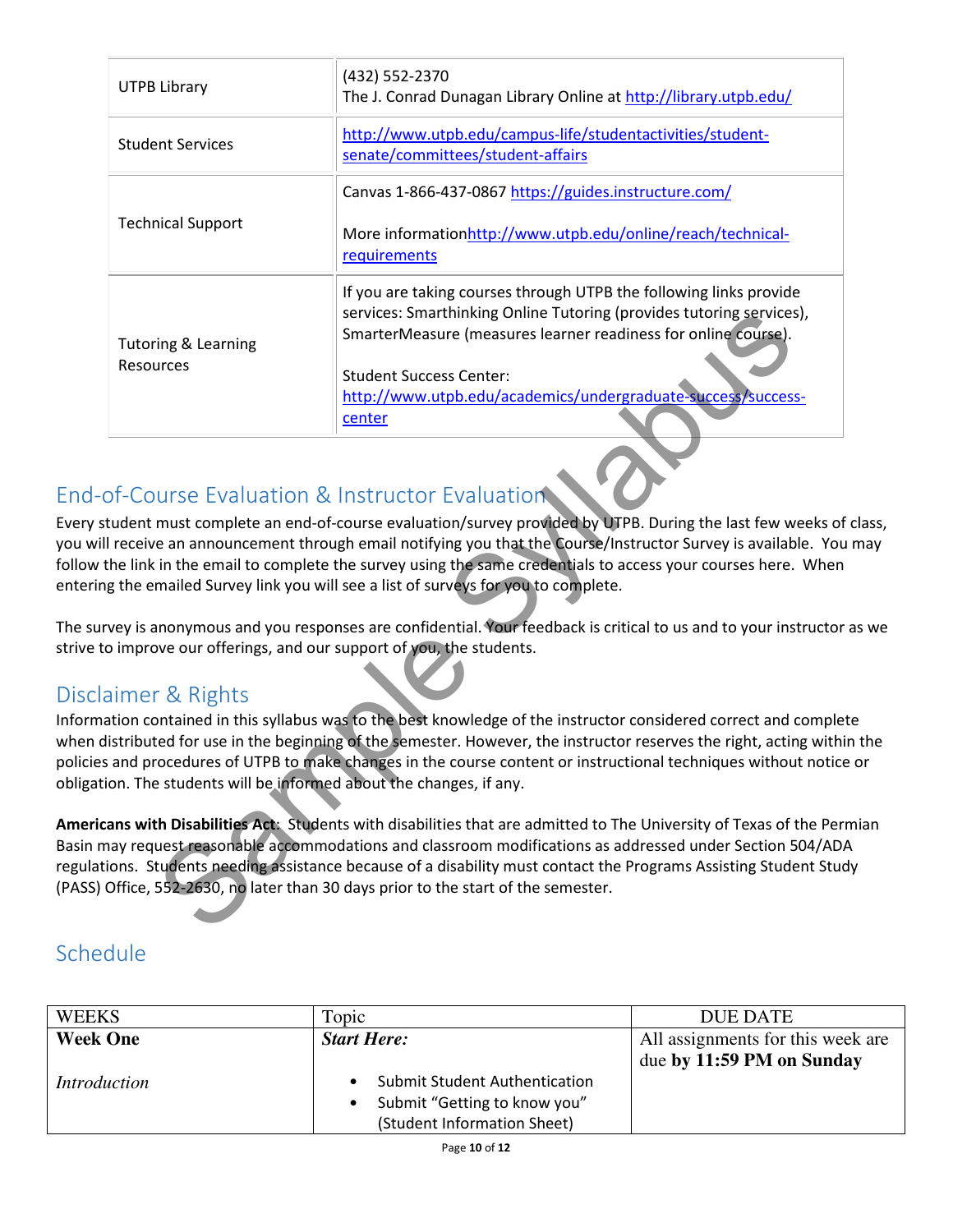|                                                                | <b>Read Syllabus</b><br>$\bullet$<br>Complete Syllabus Quiz                                                                                                                                                                                                                   |                                                                          |
|----------------------------------------------------------------|-------------------------------------------------------------------------------------------------------------------------------------------------------------------------------------------------------------------------------------------------------------------------------|--------------------------------------------------------------------------|
|                                                                | <b>Week One:</b>                                                                                                                                                                                                                                                              |                                                                          |
|                                                                | View the Lecture Video for Week 1<br>Read Chapter 1 in the textbook.<br>Complete Week 1 Quiz<br>Discussion Topic 1                                                                                                                                                            |                                                                          |
| <b>Week Two</b><br>Definition of VR: Part One                  | View the Lecture Video for Week 2<br>$\bullet$<br>Read Chapter 2, 3, 4, and 5 in the<br>textbook.<br>Complete Week 2 Quiz<br>Complete Assignment 1<br>Complete Assignment 2 (Journal)                                                                                         | All assignments for this week are<br>due by 11:59 PM on<br><b>Sunday</b> |
| <b>Week Three</b><br>Definition of VR: Part Two                | View the Lecture Video for Week 3<br>$\bullet$<br>Read Chapter 6, 7, and 8 in the<br>textbook.<br>Complete Week 3 Quiz<br>Complete Assignment 3<br>Complete Assignment 4 (Journal)                                                                                            | All assignments for this week are<br>due by 11:59 PM on<br><b>Sunday</b> |
| <b>Week Four</b><br>The Role of Emotions, Feelings<br>& Senses | View the Lecture Video for Week 4<br>$\bullet$<br>Class participates in an online<br>"virtual reality" experience.<br>Read Chapter 9 in the textbook.<br>Complete Week 4 Quiz<br><b>Complete Assignment 5</b><br>Complete Assignment 6 (Journal)<br><b>Discussion Topic 2</b> | All assignments for this week are<br>due by 11:59 PM on<br><b>Sunday</b> |
| <b>Week Five</b><br>VR as an Art Form                          | View the Lecture Video for Week 5<br>Class participates in an online<br>"virtual reality" experience.<br>Read Chapter 10 in the textbook.<br>Complete Week 5 Quiz<br>Complete Assignment 7 (Journal)<br><b>Discussion Topic 3</b>                                             | All assignments for this week are<br>due by 11:59 PM on<br><b>Sunday</b> |
| <b>Week Six</b><br><b>Reality Versus Illusion</b>              | View the Lecture Video for Week 6<br>$\bullet$<br>Class participates in an online<br>"virtual reality" experience.<br>Read Chapter 11 in the textbook.<br>Complete Week 6 Quiz<br>Complete Assignment 8 (Journal)<br><b>Discussion Topic 4</b><br>٠                           | All assignments for this week are<br>due by 11:59 PM on Sunday           |
| <b>Week Seven</b>                                              | View the Lecture Video for Week 7<br>$\bullet$<br>Class participates in an online                                                                                                                                                                                             | All assignments for this week are<br>due by 11:59 PM on Sunday           |